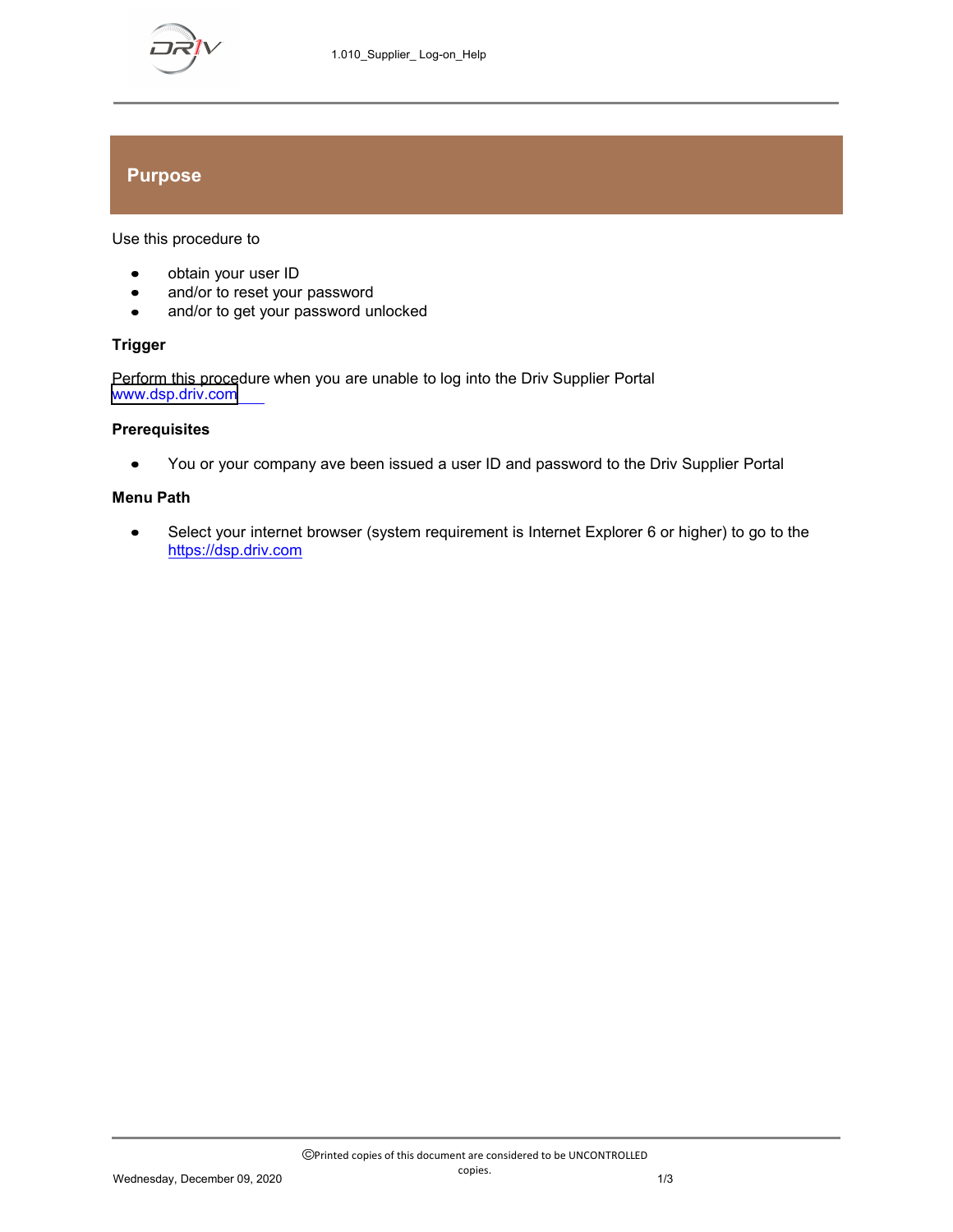

# **Procedure**

**1.** If you do not recall your user ID, please contact your Driv Commodity Buyer.



TITAN user ID's for submitting PPAP begin with the letters VM or VX. TITAN user ID's for submitting quotes begins with the letters VS or VX. eMRR user ID's for responding to MRR's begin with the letters VQ

- **2.** If you do not recall your password follow the steps below
- Forgot your password? **2.1.** Click on
- **2.2.** Enter the required information and click **Submit.**



If you receive the message "user information is not correct....", email our service desk at titanpwreset@driv.com to reset your password (you must include **your user ID in the email)**You may also call the Tenneco service desk at the numbers listed on the Contact Us link on the log on screen as shown below



**3.** If your password becomes locked, please email our service desk to reset your password**(you must include your user ID in the email)** titanpwreset@driv.com.You may also call the Tenneco service desk at the numbers listed on the Contact Us link on the log on screen as shown above